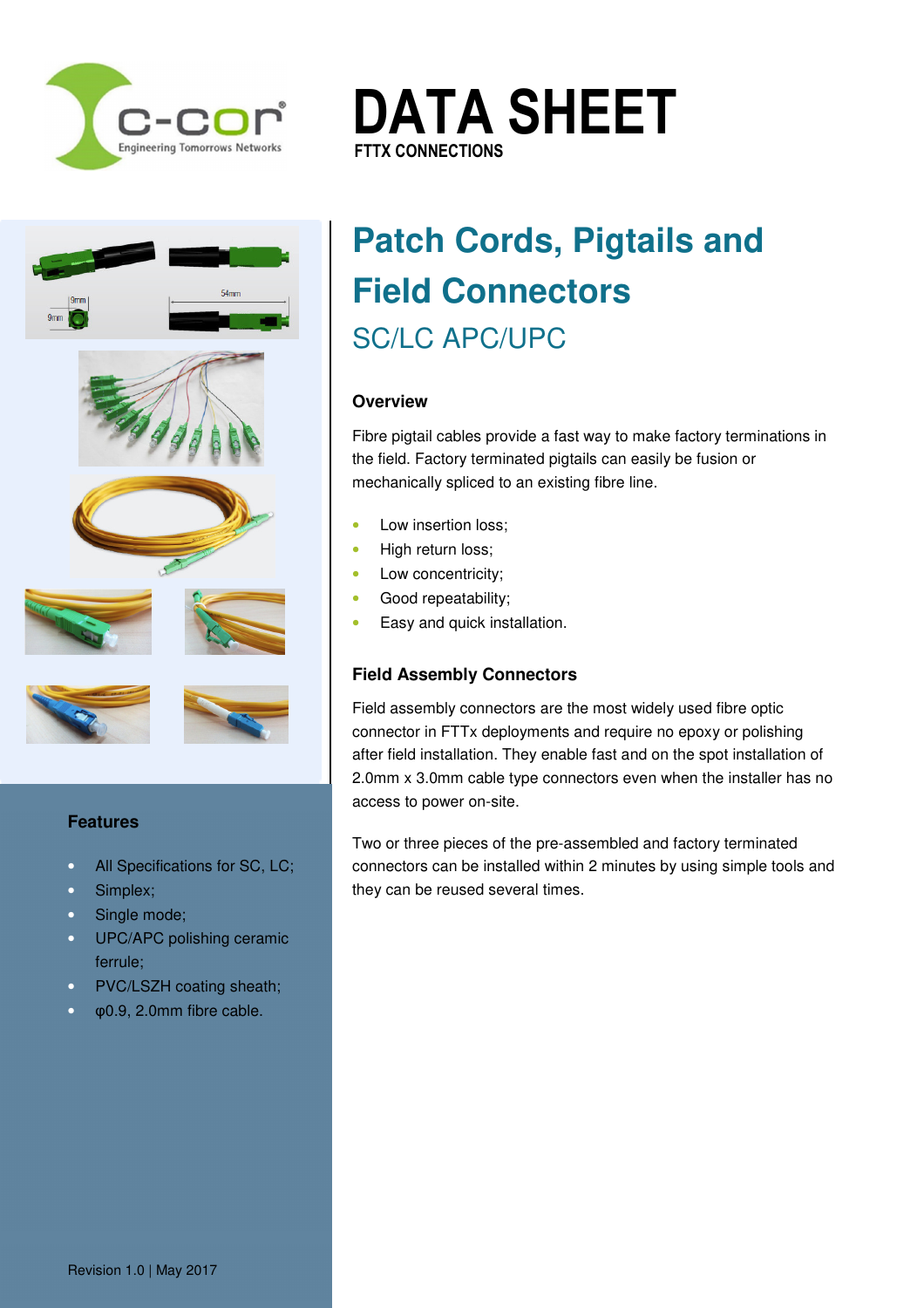

#### **Australia Office**

2 Anzed Court Mulgrave VIC 3170 Australia

T. +61 3 8542 0600 F. +61 3 8542 0629 E. sales@c-cor.com.au www.c-cor.com.au

Regional Representation Pakistan / Korea E: sales@c-cor.com.au

@C-COR Broadband 2017 Issued. May 2017

Due to ongoing product development, technical specifications are subject to change without notice



## **Fibre Optic Patch Cord/ Pigtail Specifications**

| <b>Item</b>                       | <b>Description</b>                |            |
|-----------------------------------|-----------------------------------|------------|
| <b>Connector Type</b>             | <b>UPC</b>                        | <b>APC</b> |
| <b>Insertion Loss (dB)</b>        | $\leq 0.2$                        | $\leq 0.3$ |
| <b>Return Loss (dB)</b>           | $\geq 50$                         | $\geq 55$  |
| <b>Performance Change Due to:</b> |                                   |            |
| <b>Exchangeability (dB)</b>       | ≤0.2                              |            |
| <b>Mechanical Endurance (dB)</b>  | $\leq 0.2$                        |            |
| <b>Vibration (dB)</b>             | ≤0.2                              |            |
| Operation Temperature(°C)         | $-40^{\circ}$ C ~+75°C            |            |
| <b>Storage Temperature (°C)</b>   | $-45^{\circ}$ C ~+85 $^{\circ}$ C |            |

## **Field Connector Specifications**

| <b>Item</b>                         | <b>Description</b>                                                 |
|-------------------------------------|--------------------------------------------------------------------|
| <b>Connector Type</b>               | APC, V-Groove                                                      |
| <b>Insertion Loss (dB)</b>          | Typ. 0.3dB / Max. 0.5dB                                            |
| <b>Return Loss (dB)</b>             | Typ.55dB / Max. 60dB                                               |
| <b>Endurance</b>                    | 500 times reconnection $/ \leq 0.5$ dB                             |
| <b>Tension</b>                      | 2.0mm $X$ 3.0mm 3.0kg / $\leq$ 0.2dB change                        |
| <b>Temperature Change</b>           | 21 times / -40 $\degree$ C ~ +75 $\degree$ C / $\leq$ 0.3dB change |
| <b>Ferrule End-face Radius (mm)</b> | $5 - 12$                                                           |
| <b>Fibre Undercut (nm)</b>          | < 100                                                              |
| <b>Fibre Protrusion (nm)</b>        | < 100                                                              |
| Apex Offset (µm)                    | < 50                                                               |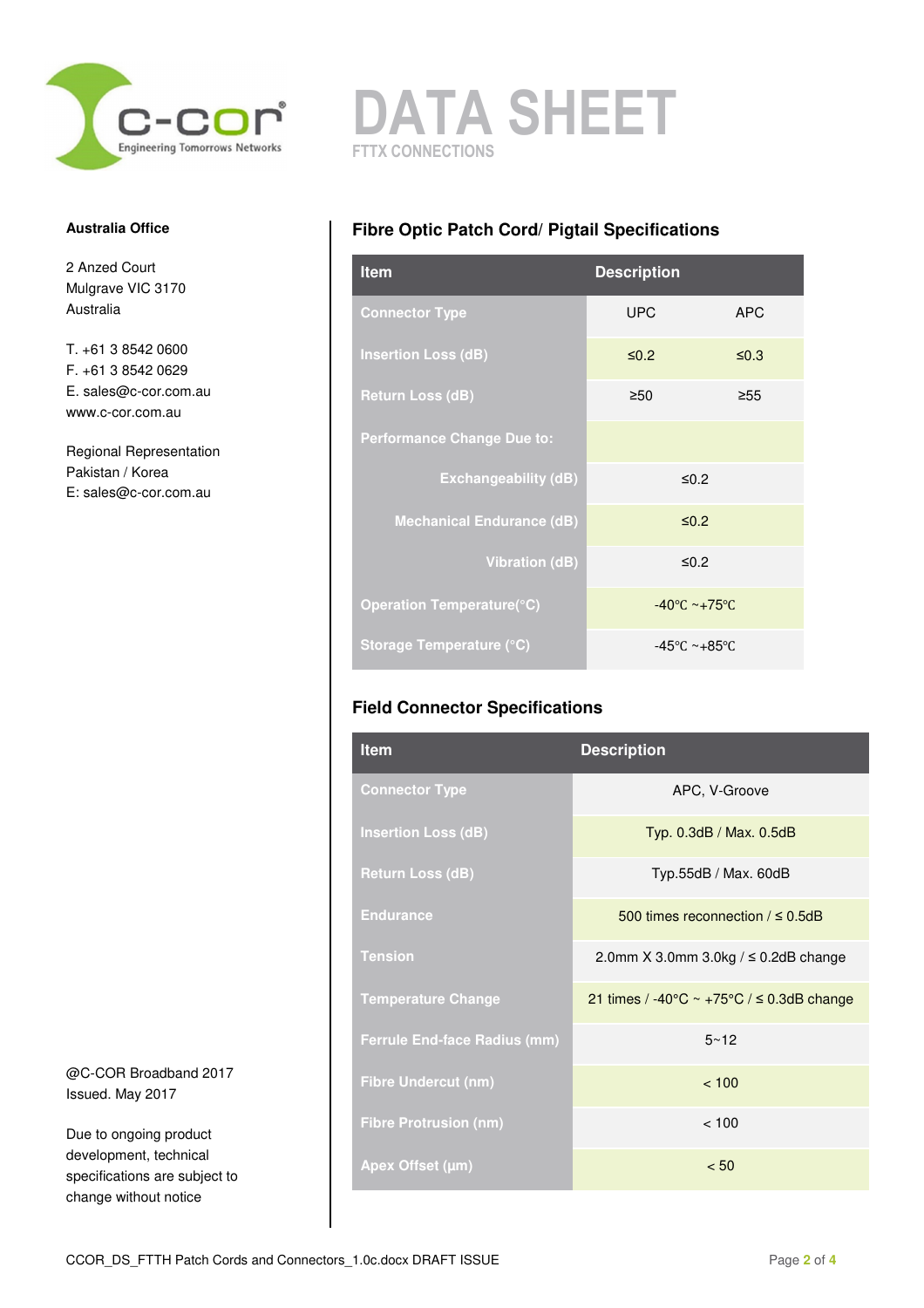

#### **Australia Office**

2 Anzed Court Mulgrave VIC 3170 Australia

T. +61 3 8542 0600 F. +61 3 8542 0629 E. sales@c-cor.com.au www.c-cor.com.au

Regional Representation Pakistan / Korea E: sales@c-cor.com.au

@C-COR Broadband 2017 Issued. May 2017

Due to ongoing product development, technical specifications are subject to change without notice



# **Ordering Information**

C-COR Part Number: ABC.x.①.②.③.④.⑤

| Code                                          | <b>Value</b>              | <b>Description</b>           |
|-----------------------------------------------|---------------------------|------------------------------|
| P/N Prefix (x)                                | ABC.x                     | for Pigtails                 |
|                                               | ABC.y                     | for Patch Cords              |
|                                               | ABC.z                     | For Field Connectors         |
| 1) Max. No. of Fibre Cores                    | $\mathbf{1}$              | 100s (Hundreds)              |
|                                               | $\boldsymbol{2}$          | 10s (Tens)                   |
|                                               | $\ensuremath{\mathsf{3}}$ | 1s (Single)                  |
| 2 Fibre Diameter                              | $\mathbf{1}$              | 900µm, Tight Buffered        |
|                                               | $\overline{c}$            | 2mm, Tight Buffered          |
| 3 Fibre Configuration                         | $\mathbf{1}$              | Single Mode Bunched Pigtails |
|                                               | $\overline{c}$            | Single Mode Ribbon Fibre     |
| 4 One Side Optical<br><b>Connector</b>        | $\mathbf{1}$              | SC/APC                       |
|                                               | $\overline{c}$            | <b>SC/UPC</b>                |
|                                               | 3                         | LC/APC                       |
|                                               | $\overline{4}$            | LC/UPC                       |
|                                               | $\pmb{0}$                 | None                         |
| <b>Other Side Optical</b><br>(5)<br>Connector | $\mathbf{1}$              | <b>SC/APC</b>                |
|                                               | $\boldsymbol{2}$          | SC/UPC                       |
|                                               | $\ensuremath{\mathsf{3}}$ | LC/APC                       |
|                                               | $\overline{4}$            | LC/UPC                       |
|                                               | $\pmb{0}$                 | <b>None</b>                  |